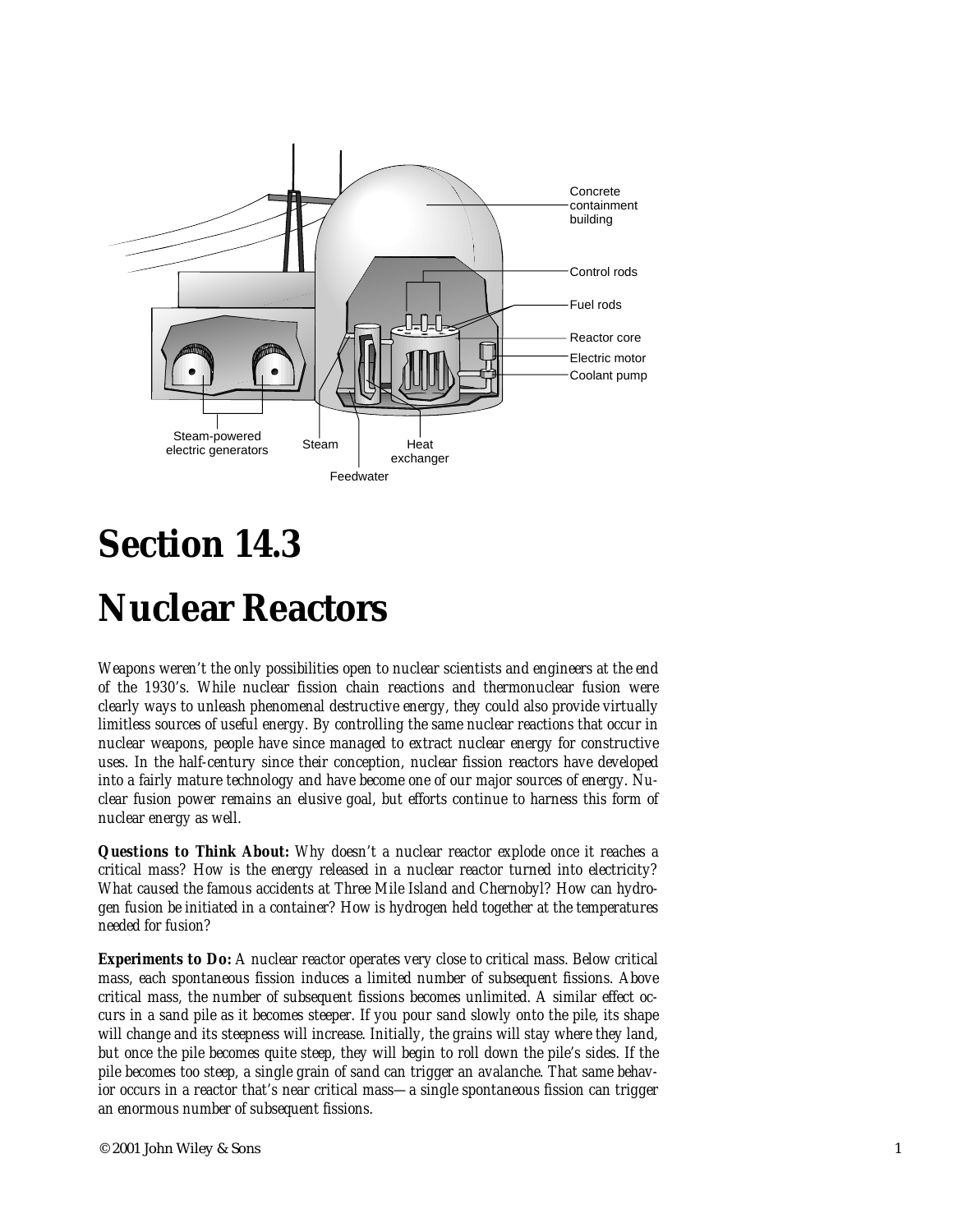## **Nuclear Fission Reactors**

Assembling a critical mass of uranium doesn't always cause a nuclear explosion. In fact, it's rather hard to cause a big explosion. The designers of the atomic bomb had to assemble not just a critical mass but a supercritical mass and they had to do it in much less than a millionth of a second. That's not something that happens easily or by accident. It's much easier to reach a critical mass slowly, in which case the uranium will simply become very hot. It may ultimately explode from overheating, but it will not vaporize everything in sight.

This slow assembly of a critical mass is the basis for nuclear fission reactors. Their principal product is heat, which is often used to generate electricity. Fission reactors are much simpler to build and operate than fission bombs because they don't require such purified fissionable materials. In fact, with the help of some clever tricks, nuclear reactors can even be made to operate with natural uranium.

Let's begin by showing that a fission chain reaction doesn't always lead to an explosion. What's important is just how fast the fission rate increases. In an atomic bomb, it increases breathtakingly quickly. At detonation, the fissionable material is far above the critical mass so the average fission induces not just one, but perhaps two, subsequent fissions. With only about 10 ns (10 nanoseconds) between one fission and the two it induces, the fission rate may double every 10 ns. In less than a millionth of a second, most of the nuclei in the material undergo fission, releasing their energy before the material has time to blow apart.

But things aren't so dramatic right at critical mass, where the average fission induces just one subsequent fission. Since each generation of fissions simply reproduces itself, the fission rate remains essentially constant. Only spontaneous fissions cause it to rise at all. The fissionable material steadily releases thermal energy and that energy can be used to power an electric generator.

A nuclear reactor contains a core of fissionable material. Because of the way in which this core is assembled, it's very close to a critical mass. Several neutronabsorbing rods, called control rods, which are inserted into the reactor's core, determine whether it's above or below critical mass. Pulling the control rods out of the core increases the chance that each neutron will induce a fission and moves the core toward supercriticality. Dropping the control rods into the core increases the chance that each neutron will be absorbed before it can induce a fission and moves the core toward subcriticality.

A nuclear reactor uses feedback to maintain the fission rate at the desired level. If the fission rate becomes too low, the control system slowly pulls the control rods out of the core to increase the fission rate. If the fission rate becomes too high, the control system drops the control rods into the core to decrease the fission rate. It's like driving a car. If you're going too fast, you ease off the gas pedal. If you are going too slowly, you push down on the gas pedal.

The car driving analogy illustrates another important point about reactors. Both cars and reactors respond relatively slowly to movements of their controls. It would be hard to drive a car that instantly stopped when you lifted your foot off the gas pedal and leaped to supersonic speed when you pushed your foot down. Similarly, it would be impossible to operate a reactor that immediately shut down when you dropped the control rods in and instantly exploded when you pulled the control rods out.

But reactors, like cars, don't respond quickly to movements of the control rods. That's because the final release of neutrons following a fission is slow. When a <sup>235</sup>U nucleus fissions, it promptly releases an average of 2.47 neutrons which induce other fissions within a thousandth of a second. But some of the fission fragments are unstable nuclei that decay and release neutrons long after the original fission. On average, each <sup>235</sup>U fission eventually produces 0.0064 of these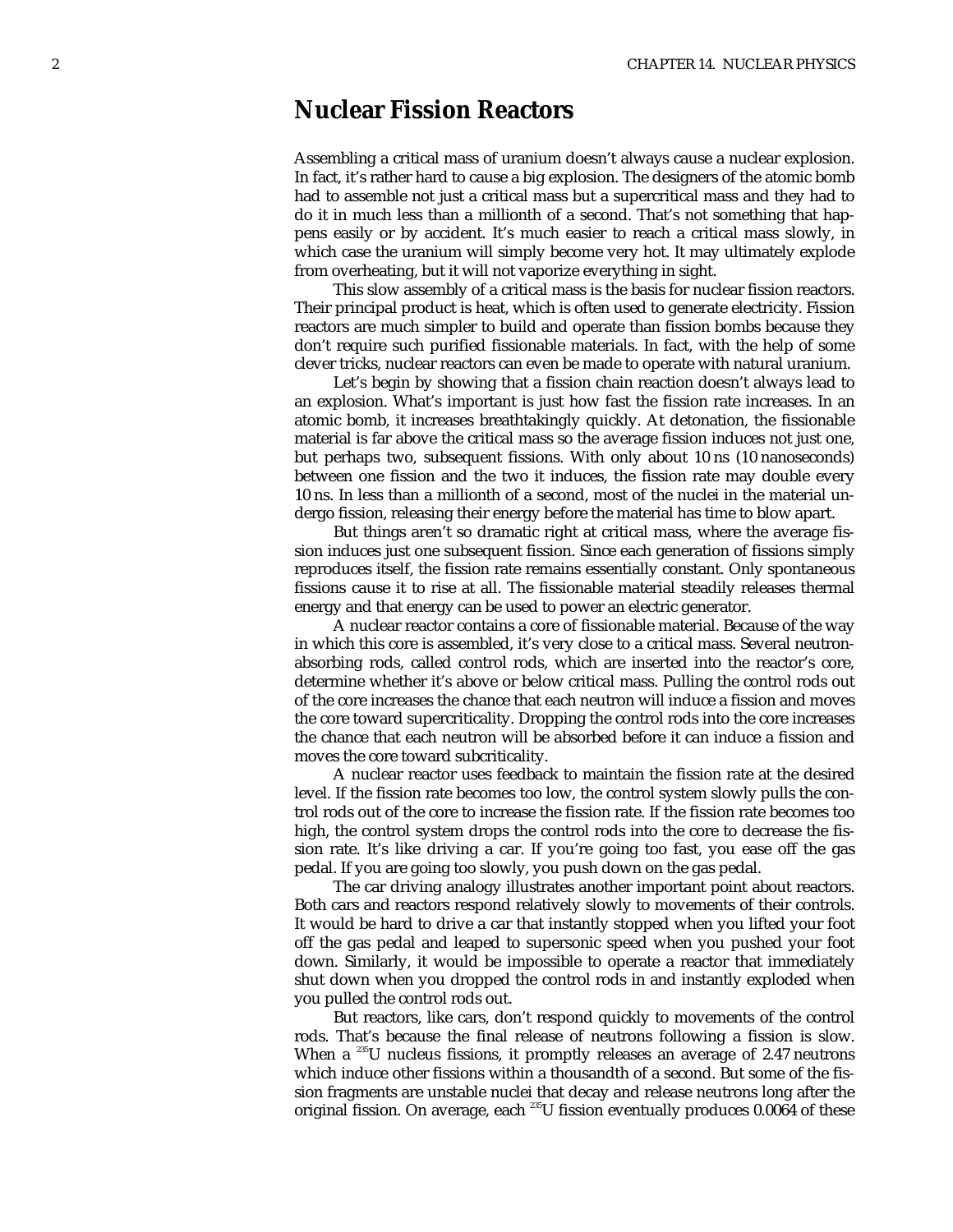*delayed neutrons*, which then go on to induce other fissions. It takes seconds or minutes for these delayed neutrons to appear and they slow the response of the reactor. The reactor's fission rate can't increase quickly because it takes a long time for the delayed neutrons to build up. The fission rate can't decrease quickly because it takes a long time for the delayed neutrons to go away.

To further ease the operation of modern nuclear reactors, they are designed to be stable and self-regulating. This self-regulation ensures that the core automatically becomes subcritical if it overheats. As we'll see later on, this selfregulation was absent in the design of Chernobyl Reactor Number 4.

## **CHECK YOUR UNDERSTANDING #1: No Delayed Decays**

If the fission of  $^{235}U$  produced only stable fission fragments, would a nuclear reactor be easier or harder to operate?

## **Thermal Fission Reactors**

The basic concept of a nuclear reactor is simple: assemble a critical mass of fissionable material and adjust its criticality to maintain a steady fission rate. But what should the fissionable material be? In a fission bomb, it must be relatively pure  $^{235}$ U or  $^{239}$ Pu. But in a fission reactor, it can be a mixture of  $^{235}$ U and  $^{238}$ U. It can even be natural uranium. The trick is to use **thermal neutrons**—slow moving neutrons that have only the kinetic energy associated with the local temperature.

In a fission bomb,  $^{238}U$  is a serious problem because it captures the fast moving neutrons emitted by fissioning  $^{235}$ U nuclei. Natural uranium can't sustain a chain reaction because its many  $^{238}$ U nuclei gobble up most of the fast moving neutrons before they can induce fissions in the rare <sup>235</sup>U nuclei. The uranium must be *enriched*, so that it contains more than the natural abundance of <sup>235</sup>U.

But slow moving neutrons have a different experience as they travel through natural uranium. For complicated reasons, the  $^{235}$ U nuclei seek out slow moving neutrons and capture them with unusual efficiency. <sup>235</sup>U nuclei are so good at catching slow moving neutrons that they easily win out over the more abundant <sup>238</sup>U nuclei. Even in natural uranium, a slow moving neutron is more likely to be caught by a  $^{235}U$  nucleus than it is by a  $^{238}U$  nucleus. As a result, it's possible to sustain a nuclear fission chain reaction in natural uranium if all of the neutrons are slow moving.

But the previous paragraph seems to be hypothetical because  $^{235}$ U nuclei emit fast moving neutrons when they fission. That's why pure natural uranium can't be used in a fission bomb. However, most nuclear reactors don't use pure natural uranium. They use natural uranium plus another material that's called a **moderator**. The moderator's job is to slow the neutrons down so that <sup>235</sup>U nuclei can grab them. A fast moving neutron from a fissioning  $^{235}$ U nucleus enters the moderator, rattles around for about a thousandth of a second, and emerges as a slow moving neutron, one with only thermal energy left. It then induces fission in another  $^{235}$ U nucleus. Once the moderator is present, even natural uranium can sustain a chain reaction! Reactors that carry out their chain reactions with slow moving or thermal neutrons are called *thermal fission reactors*.

To be a good moderator, a material must simply remove energy and momentum from the neutrons without absorbing them. When a fission neutron leaves a good moderator, it has only thermal energy left. The best moderators are nuclei that rarely or never absorb neutrons and don't fall apart during collisions with them. Hydrogen ( $^1$ H), deuterium ( $^2$ H), helium ( $^4$ He), and carbon ( $^{12}$ C) are all good moderators. When a fast moving neutron hits the nucleus of one of these atoms, the collision resembles that between two billiard balls. Because the fast

❐ The first nuclear reactor was CP– 1 (Chicago Pile–1), a thermal fission reactor constructed in a squash court at the University of Chicago. Each of the graphite bricks used in this pile contained two large pellets of natural uranium. By December 2, 1942, the pile was complete and would reach critical mass once the control rods were removed. As Enrico Fermi, the project leader, directed the slow removal of the last control rod, the pile approached criticality and the neutron emissions began to mount. It was noon, so Fermi called a famous lunch break. When everyone returned, they picked up where they had left off. At 3:25PM, the pile reached critical mass and the neutron emissions increased exponentially. The reactor ran for 28 minutes before Fermi ordered the control rods to be dropped back in.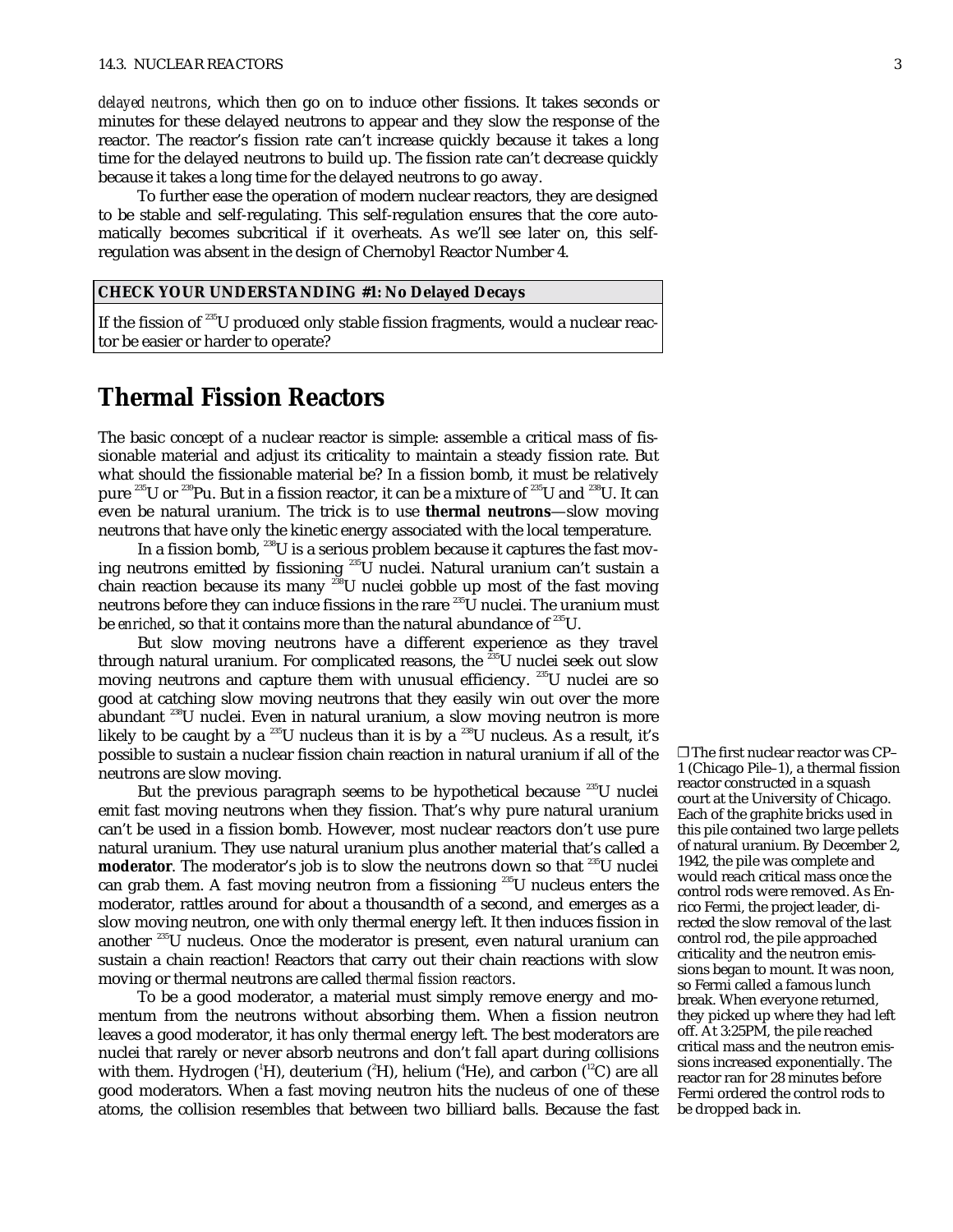

Fig. 14.3.2 - In a boiling water reactor, cooling water boils inside the reactor core. It creates highpressure steam that drives steam turbines and an electric generator. The spent steam condenses in a cooling tower and is then pumped back into the reactor.



Fig. 14.3.3 - In a pressurized water reactor, liquid water under great pressure extracts heat from the reactor core. A heat exchanger allows this cooling water to transfer heat to the water used to generate electricity. Water in the generating loop boils to form high-pressure steam, which then powers the steam turbines connected to the electric generators. The steam condenses back into liquid water and returns to the heat exchanger

bi h



#### 4 CHAPTER 14. NUCLEAR PHYSICS

Fig. 14.3.1 - The core of a thermal fission reactor consists of uranium pellets, interspersed with a moderator that slows the fission neutrons to thermal energies. Neutron-absorbing control rods are inserted into the core to control the fission rate. A cooling fluid such as water flows through the core to extract heat.

moving neutron transfers some of its energy and momentum to the nucleus, the neutron slows down while the nucleus speeds up.

Water, *heavy water* (water containing the heavy isotope of hydrogen: deuterium or <sup>2</sup>H), and graphite (carbon) are the best moderators for nuclear reactors. They slow neutrons down to thermal speeds without absorbing many of them. Of these moderators, heavy water is the best because it slows the neutrons quickly yet doesn't absorb them at all. However, heavy water is expensive because only 0.015% of hydrogen atoms are deuterium and separating that deuterium from ordinary hydrogen is difficult.

Graphite moderators were used in many early reactors because graphite is cheap and easy to work with (see  $\Box$ ). However, graphite is a less efficient moderator than heavy water, so graphite reactors had to be big. Furthermore, graphite can burn and was partly responsible for two of the world's three major reactor accidents. Normal or "light" water is cheap, safe, and an efficient moderator, but it absorbs enough neutrons that it can't be used with natural uranium. For use in a light water reactor, uranium must be enriched slightly, to about  $2-3\%$  <sup>235</sup>U.

The core of a typical thermal fission reactor consists of small uranium oxide (UO<sub>2</sub>) fuel pellets, separated by layers of moderator (Fig. 14.3.1). A neutron released by a fissioning 235U nucleus usually escapes from its fuel pellet, slows down in the moderator, and then induces fission in a <sup>235</sup>U nucleus in another fuel pellet. By absorbing some of these neutrons, the control rods determine whether the whole core is subcritical, critical, or supercritical. The  $^{238}$ U nuclei are basically spectators in the reactor since most of the fissioning occurs in the <sup>235</sup>U nuclei.

In a practical thermal fission reactor, something must extract the heat released by nuclear fission. In many reactors, cooling water passes through the core at high speeds. Heat flows into this water and increases its temperature. In a *boiling water reactor*, the water boils directly in the reactor core, creating highpressure steam that drives the turbines of an electric generator (Fig. 14.3.2). In a *pressurized water reactor*, the water is under enormous pressure so it can't boil (Fig. 14.3.3). Instead, it's pumped to a heat exchanger outside the reactor. This heat exchanger transfers heat to water in another pipe, which boils to create the high-pressure steam that drives a generator (Fig. 14.3.4). and the content of the set of the set of the lead the content of the set of the set of the set of the set of the particle of the particle of the particle of the particle of the particle speed and the much was down while t

When properly designed, a water-cooled thermal fission reactor is inherently stable. The cooling water is actually part of the moderator. If the reactor overheats and the water escapes, there will no longer be enough moderator around to slow the fission neutrons down. The fast moving neutrons will be absorbed by <sup>238</sup>U nuclei and the chain reaction will slow or stop.

## **CHECK YOUR UNDERSTANDING #2: Nuclear Candles**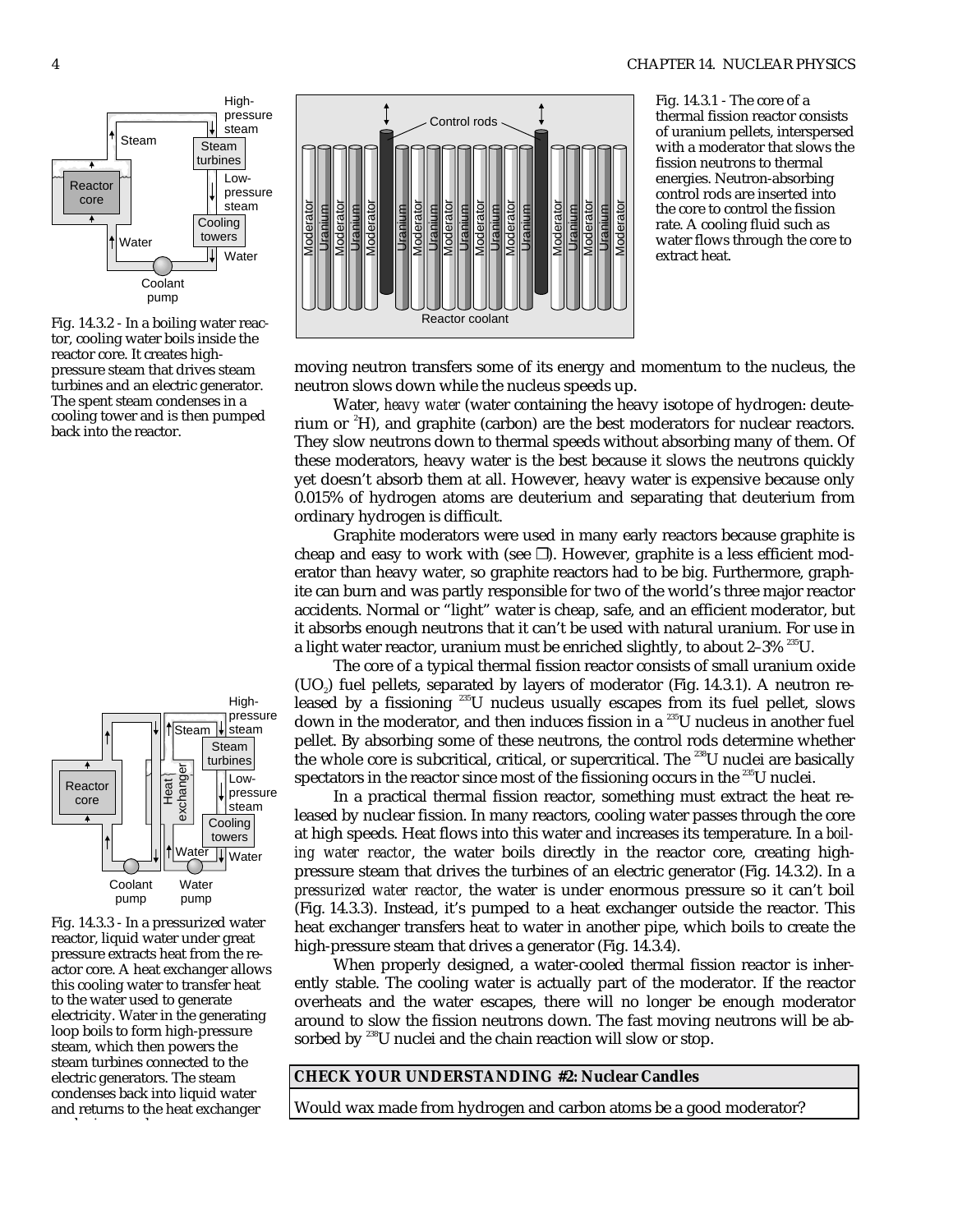

Fig. 14.3.4 - The North Anna Nuclear Power Station in Mineral, Virginia uses two Westinghouse pressurized light water reactors to generate a total of 1900 MW of electric power. At capacity, each reactor produces more than 2,900 MW of thermal power and can generate 950 MW of electric power. Waste heat from the plant is deposited in nearby Lake Anna.

## **Fast Fission Reactors**

Thermal reactors require simple fuel and are relatively straightforward to construct. But they consume only the  $^{235}$ U nuclei and leave the  $^{238}$ U nuclei almost unaffected. Anticipating the day when 235U will become scarce, several countries have built a different kind of reactor that contains no moderator. Such reactors carry out chain reactions with fast moving neutrons and are thus called *fast fission reactors*.

A fast fission reactor operates much like a controlled fission bomb and it requires highly enriched uranium fuel as well. While a thermal fission reactor can get by with natural uranium or uranium that has been enriched to about 2–3% <sup>235</sup>U, a fast fission reactor needs 25–50% <sup>235</sup>U fuel. That way, there are enough <sup>235</sup>U nuclei around to maintain the chain reaction.

But there is a side effect to operating a fast fission reactor. Many of the fast fission neutrons are captured by  $238$ U nuclei, which then transform into  $239$ Pu nuclei. Thus the reactor produces plutonium as well as heat. For that reason, fast fission reactors are often called *breeder reactors*—they create new fissionable fuel. The  $^{239}$ Pu can eventually replace the  $^{235}$ U as the principal fuel used in the reactor.

A thermal fission reactor makes some plutonium, which is usually allowed to fission in place, but a fast fission reactor makes a lot of it. Because plutonium can be used to make nuclear weapons, fast fission reactors are controversial. However, because they convert otherwise useless <sup>238</sup>U into a fissionable material, they use natural uranium far more efficiently than thermal fission reactors.

One interesting complication of the unmoderated design is that fast fission reactors can't be water-cooled. If they were, the water would act as a moderator and slow the neutrons down. Instead, they are usually cooled by liquid sodium metal. The sodium nucleus <sup>23</sup>Na rarely interacts with fast moving neutrons so it doesn't slow them down.

#### **CHECK YOUR UNDERSTANDING #3: A Mix-up at the Uranium Plant**

What would happen if they fueled a fast fission reactor with natural uranium?

## **Fission Reactor Safety and Accidents**

One of the greatest concerns with nuclear fission reactors is the control of radioactive waste. Anything that comes in contact with the reactor core or the neutrons it emits becomes somewhat radioactive. The fuel pellets themselves are quickly contaminated with all sorts of fission fragments that include radioactive isotopes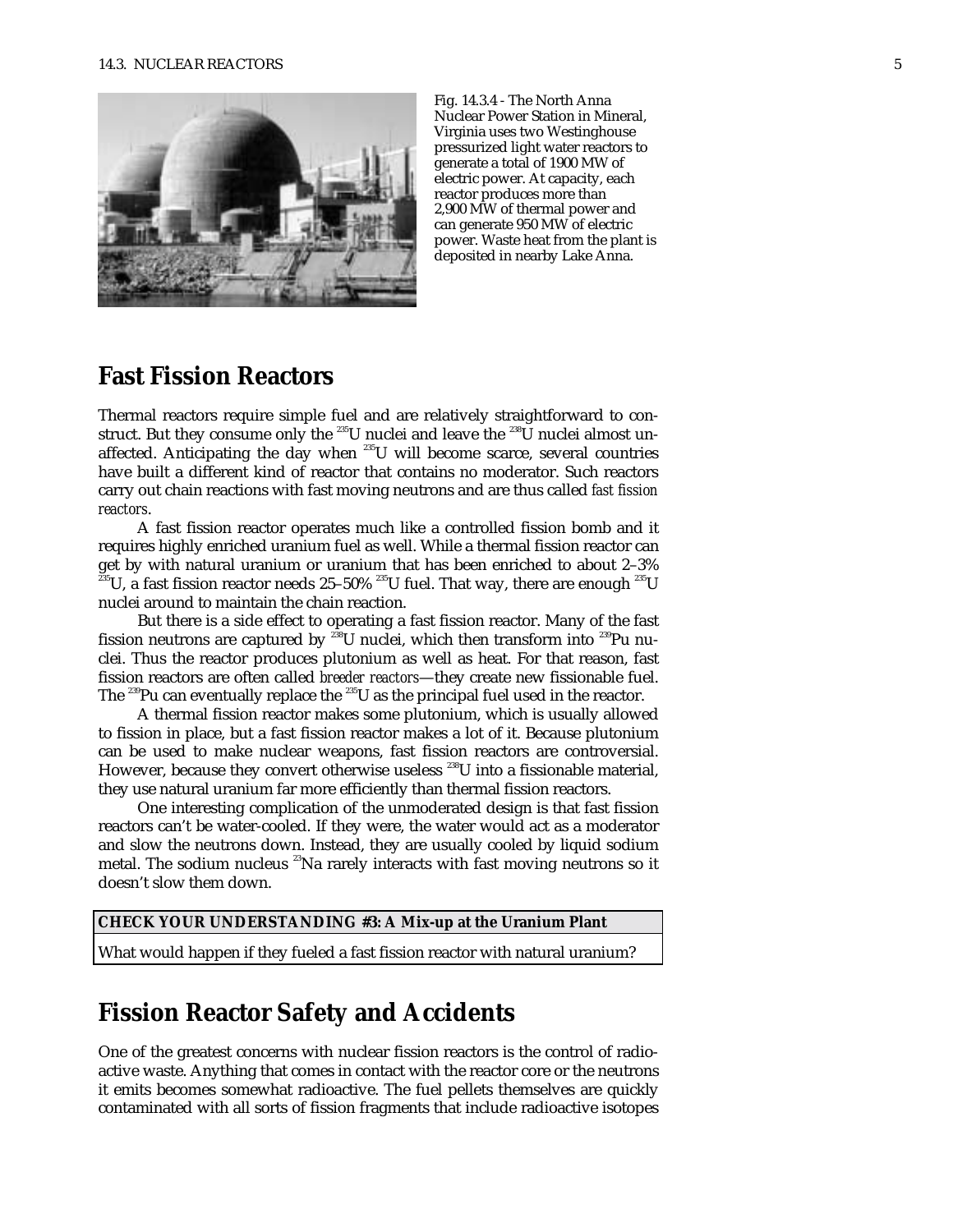of many familiar elements. Some of these radioactive isotopes dissolve in water or are gases and all of them must be handled carefully.

The first line of defense against the escape of radioactivity is the large and sturdy containment vessel around the reactor. Because most of the radioactive materials remain in the reactor core itself or in the cooling fluid, they are trapped in the containment vessel. Whenever the nuclear fuel is removed for reprocessing, care is taken not to allow radioactive materials to escape.

The other great concern is the safe operation of the reactors themselves. Like any equipment, reactors experience failures of one type or another and a safe reactor must not respond catastrophically to such failures. Toward that end, reactors have emergency cooling systems, pressure relief valves, and many ways to shut down the reactor. For example, injecting a solution of sodium borate into the core cools it and stops any chain reactions. The boron nuclei in sodium borate absorb neutrons extremely well and are the main contents of most control rods. But the best way to keep reactors safe is to design them so that they naturally stop their chain reactions when they overheat.

There have been three major reactor accidents in the past half-century. The first of these accidents occurred in 1957 at Windscale Pile 1, one of Britain's two original plutonium production reactors. This thermal fission reactor was cooled by air rather than water and had a graphite moderator. During a routine shutdown, the reactor overheated. The graphite's crystalline structure had been modified by the reactor's intense radiation and had built up a large amount of chemical potential energy. When that energy was suddenly released during the shutdown, the graphite caught fire and distributed radioactive debris across the British countryside.

The second serious accident occurred at Three Mile Island in 1979. This pressurized water thermal fission reactor shut down appropriately when the pump that circulated water in the power-generating loop failed. Although this water loop wasn't directly connected to the reactor, it was important for removing heat from the reactor core. Even though the reactor was shut down with control rods and had no chain reaction in it, the radioactive nuclei created by recent fissions were still decaying and releasing energy. The core continued to release heat and it eventually boiled the water in the cooling loop. This water escaped from the loop through a pressure relief valve and the top of the reactor core became exposed. With nothing to cool it, the core became so hot that it suffered permanent damage. Some of the water from the cooling loop found its way into an unsealed room and the radioactive gases it contained were released into the atmosphere.

The third and most serious accident occurred at Chernobyl Reactor Number 4 on April 26, 1986. This water-cooled, graphite-moderated thermal fission reactor was a cross between a pressurized water reactor and a boiling water reactor. Cooling water flowed through the reactor at high pressure but didn't boil until it was ready to enter the steam generating turbines.

The accident began during a test of the emergency core cooling system. To begin the test, the operators tried to reduce the reactor's fission rate. However, the core had accumulated many neutron-absorbing fission fragments, which made it incapable of sustaining a chain reaction at a reduced fission rate. The chain reaction virtually stopped. To get the chain reaction running again, the operators had to withdraw a large number of control rods. These control rods were motor-driven, so it would take about 20 seconds to put them back in again.

The operators now initiated the test by shutting off the cooling water. That should have immediately shut down the reactor by inserting the control rods, but the operators had overridden the automatic controls because they didn't want to have to restart the reactor again. With nothing to cool it, the reactor core quickly overheated and the water inside it boiled. The water had been acting as a mod-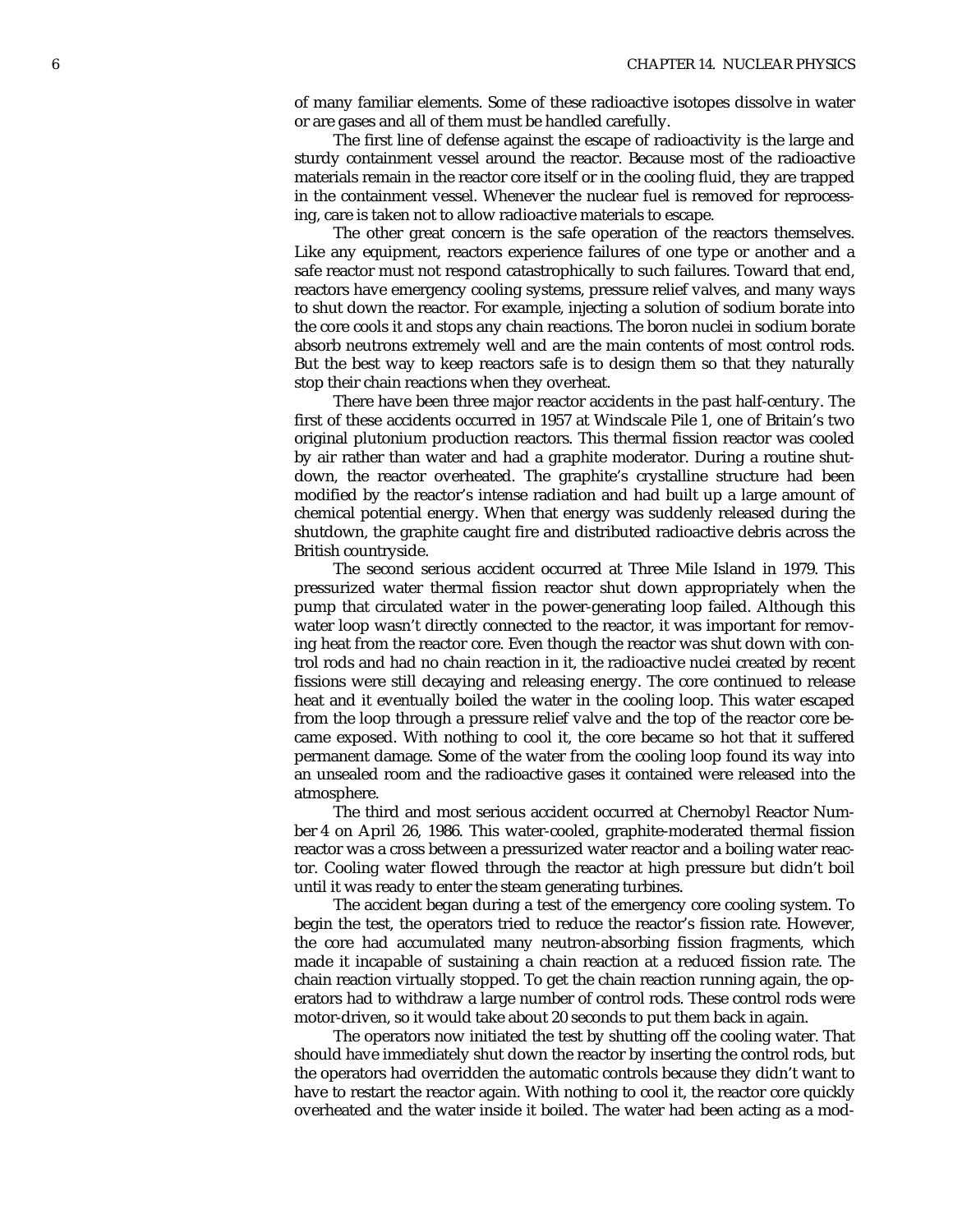erator along with the graphite. But the reactor was overmoderated, meaning it had more moderator than it needed. Getting rid of the water actually helped the chain reaction because the water had been absorbing some of the neutrons. The fission rate began to increase.

The operators realized they were in trouble and began to shut down the reactor manually. However, the control rods moved into the core too slowly to make a difference. As the water left the core, the core went "prompt critical." The chain reaction no longer had to wait for neutrons from the decaying fission fragments because prompt neutrons from the <sup>235</sup>U fissions were enough to sustain the chain reaction on their own. The reactor's fission rate skyrocketed, doubling many times each second. The fuel became white hot and melted its containers. Various chemical explosions blew open the containment vessel and the graphite moderator caught fire.

The fire burned for 10 days before firefighters and pilots encased the wreckage (Fig. 14.3.5) in concrete. Many of these heroic people suffered fatal exposures to radiation. The burning core releasing all of its gaseous radioactive isotopes and many others into the atmosphere, forcing the evacuation of more than 100,000 people.

Although not a true reactor accident, the September 30, 1999 disaster in Tokai-mura, Japan did involve a critical mass and a resulting chain reaction. At about 10:35, employees of the Conversion Test Facility of JCO Co., Ltd. Tokai Works were pouring a solution of uranyl (uranium) nitrate into a precipitation tank. Destined for an experimental fast fission reactor, this uranium had been enriched to about  $18.8\%$ <sup>235</sup>U. Although the equipment and facilities were designed to prevent the assembly of a critical mass, the workers decided to save time by circumventing the safeguards.

After pouring six or seven batches of uranyl nitrate solution into the stainless steel tank through a sampling hole, the solution suddenly reached critical mass. With about 16.6 kg of enriched uranium in the tank, a sudden burst of radiation was released. The water temperature leapt upward and its resulting expansion dropped the mixture below critical mass. But as heat flowed into the water-cooled jacket around the tank, the mixture again approached critical mass. An episodic chain reaction continued in the tank for about 20 hours, until draining the cooling jacket and its neutron-reflecting water finally put an end to the critical mass.

### **CHECK YOUR UNDERSTANDING #4: A Breath of Not-So-Fresh Air**

One of the common fission fragments of  $^{235}U$  is  $^{131}I$ , a radioactive isotope of iodine. Iodine sublimes easily and becomes a gas. What will happen if you sit in a room full of used uranium fuel pellets?

## **Nuclear Fusion Reactors**

Nuclear fission reactors use a relatively rare fuel: uranium. While the earth's supply of uranium is vast, most of that uranium is distributed broadly throughout the earth's crust. There are only so many deposits of high-grade uranium ores that are easily turned into pure uranium or uranium compounds. Fission reactors also produce all sorts of radioactive fission fragments that must be disposed of safely. There is still no comprehensive plan for safe keeping of spent reactor fuels. These must be kept away from any contact with people or animals virtually forever. No one really knows how to store such dangerous materials for hundreds of thousands of years.



Fig. 14.3.5 - Several hours after a misguided experiment caused it to exceed critical mass and vaporize parts of its core, Chernobyl Reactor Number 4 continues to emit radioactive smoke and steam.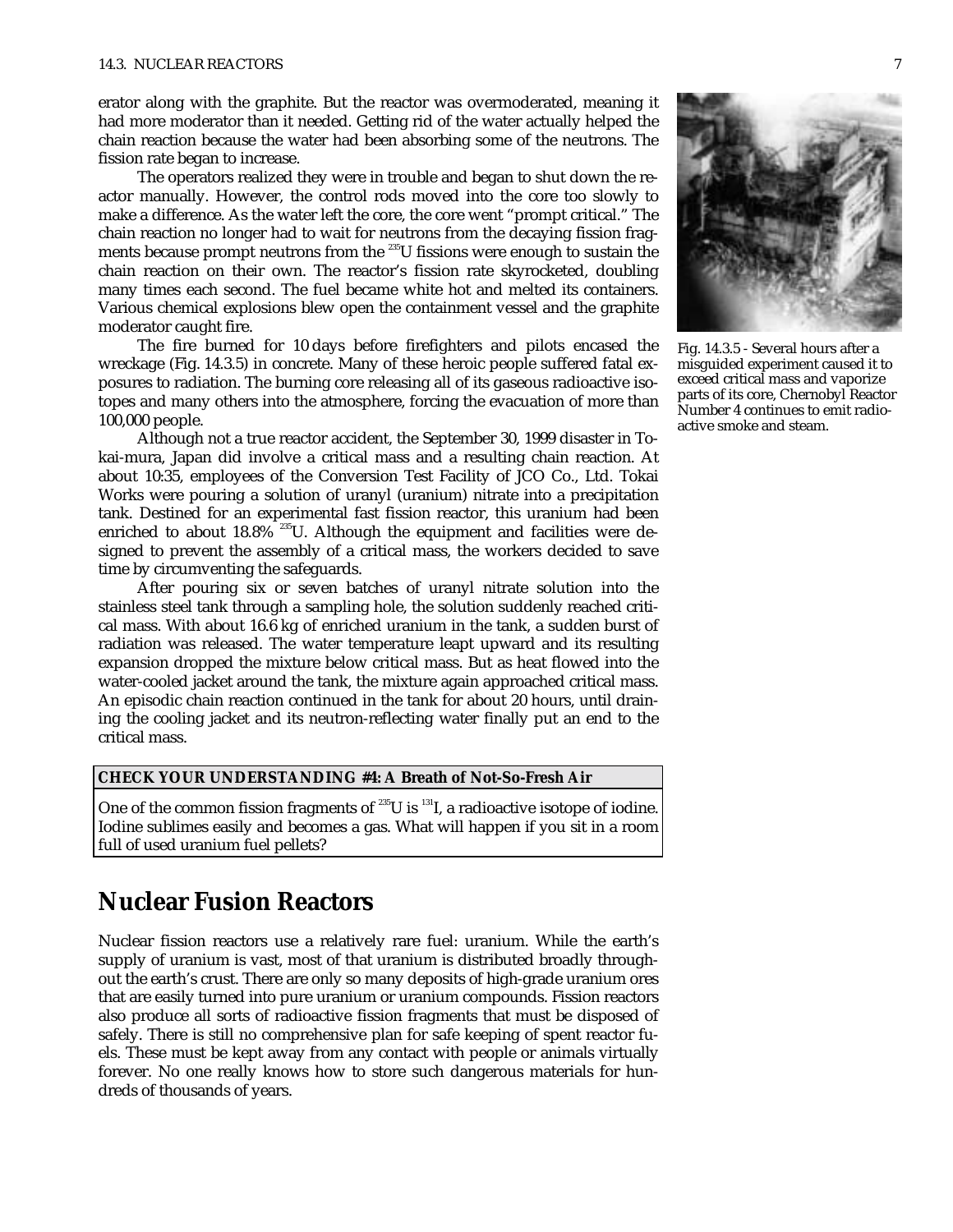

Fig. 14.3.6 - In inertial confinement fusion experiments, several laser beams are focused onto a tiny sphere containing deuterium and tritium. These ultra-intense pulsed beams compress and heat the sphere so that fusion occurs.



Spiral path of a charged particle in a magnetic field

Fig. 14.3.7 - When a charged particle moves in the magnetic field between two magnetic poles, it travels in a spiral path around the magnetic field lines connecting them. The particle is confined to a particular region of space.

An alternative to nuclear fission is nuclear fusion. By joining hydrogen nuclei together, heavier nuclei can be constructed. The amount of energy released in such processes is enormous. However fusion is much harder to initiate than fission because it requires that at least two nuclei be brought extremely close together. These nuclei are both positively charged and they repel one another fiercely. To make them approach one another closely enough to stick, the nuclei must be heated to temperatures of more than 100 million degrees Celsius.

The sun combines four hydrogen nuclei ('H) to form one nucleus of helium ( 4 He), a very complicated and difficult nuclear fusion reaction. For fusion to occur on earth, it must be done between the heavy isotopes of hydrogen: deuterium and tritium. These are the isotopes used in thermonuclear weapons. If a mixture of deuterium and tritium are mixed together and heated to about 100 million degrees, their nuclei will begin to fuse and release energy. The deuterium and tritium become helium and neutrons.

In contrast to fission reactions, there are no radioactive fragments produced. Tritium itself is radioactive, but can easily be reprocessed into fuel and retained within the reactor system. The dangerous neutrons can be caught in a blanket of lithium metal, which then breaks into helium and tritium. It's convenient that new tritium is created because tritium isn't naturally occurring and must be made by nuclear reactions. Thus, fusion holds up the promise of producing relatively little radioactive waste. If the neutrons that are released by fusion events are trapped by nuclei that don't become radioactive, then there will be no radioactive contamination of the fusion reactor either. This is easier said than done, but it's better than in a fission reactor.

Unfortunately, heating deuterium and tritium and holding them together long enough for fusion to occur isn't easy. There are two main techniques that are being tried: inertial confinement fusion and magnetic confinement fusion.

*Inertial confinement fusion* uses intense pulses of laser light to heat and compress a tiny sphere containing deuterium and tritium (Fig. 14.3.6). The pulses of light last only a few trillionths of a second, but in that brief moment they vaporize and superheat the surface of the sphere. The surface explodes outward, pushing off the inner portions of the sphere. The sphere's core experiences huge inward forces as a result and it implodes. As it's compressed, the temperature of this core rises to that needed to initiate fusion. In effect, it becomes a tiny thermonuclear bomb with the laser pulses providing the starting heat.

To date, inertial confinement fusion experiments have observed fusion in a small fraction of the deuterium and tritium nuclei. The technique is called inertial confinement fusion because there is nothing holding or confining the ball of fuel. The laser beams crush it while it's in free fall and its own inertia keeps it in place while fusion takes place. Unfortunately, the lasers and other technologies needed to carry out inertial confinement fusion are sufficiently complex and troublesome that it may never be viable as a source of energy. Nonetheless, these experiments provide important information on the behaviors of fusion materials at high temperatures and pressures.

The other technique being developed to control fusion is *magnetic confinement*. When you heat hydrogen atoms hot enough, they move so quickly and hit one another so hard that their electrons are knocked off. Instead of a gas of atoms you have a gas of free positively charged nuclei and negatively charged electrons, a plasma. A plasma differs from a normal gas because it's affected by magnetic fields.

As we saw in the section on television, moving charged particles tend to circle around magnetic field lines, a behavior called cyclotron motion (Fig. 14.3.7). If the magnetic field surrounding a charged particle is carefully shaped in just the right way, the charged particle will find itself trapped by the